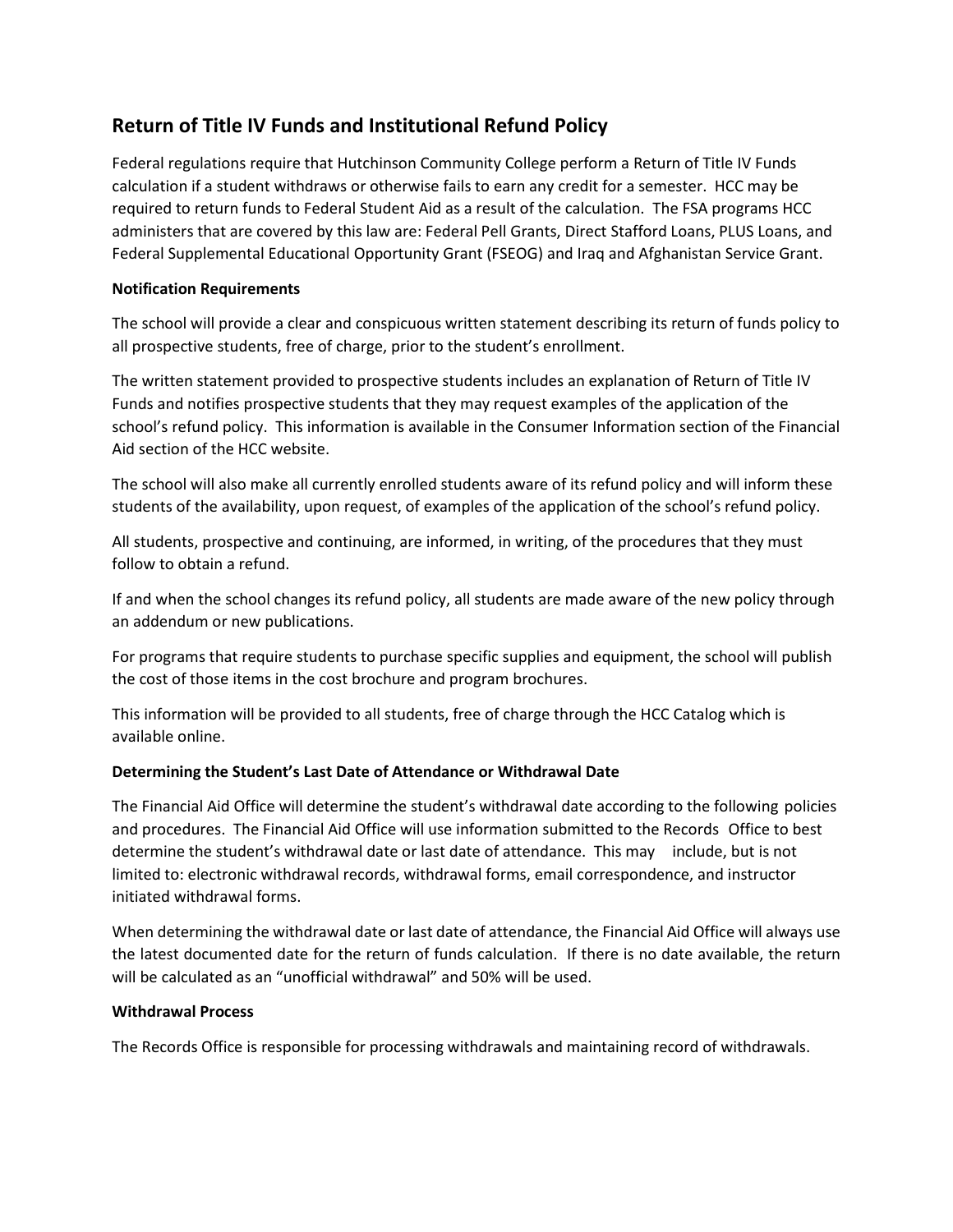Once a withdrawal has been processed, the information is available to the Financial Aid Office electronically. A computer process is run by the Financial Aid Office to obtain withdrawal information on a regular basis.

Hutchinson Community College is not required to take attendance.

#### **Official Withdrawals**

The official withdrawal process can be found at http://www.hutchcc.edu/catalog/policy/?id=35. The latest date the student completes the official withdrawal process is considered the student's official withdrawal date for the purposes of R2T4.

A student may also otherwise officially notified the institution of his or her intent to withdraw. The official notification may be either in writing, by telephone, electronically, or orally. The student must make the notification to the Records Office who will complete the withdrawal process on the student's behalf.

If a student begins the prescribed withdrawal process and otherwise notifies the institution of his or her intent to withdraw, the earlier of the two dates becomes the withdrawal date unless a later date of academic activity is documented by the institution. Academic activity may include, but is not limited to, an exam, a tutorial, computer assisted instruction, academic counseling, academic advising, turning in a course assignment, or attending a study group. Simply logging in to an online course is not considered an academic activity. A student who has not ceased attendance has not officially withdrawn.

An instructor or advisor may also withdraw a student from a course. As part of that process, an instructor or advisor may provide a last date of attendance for the course. If the last date of attendance is provided, it may be used as a last date of academic activity for the purposes of calculating the return of funds.

# **Unofficial Withdrawals**

To establish the withdrawal date for students who unofficially withdraw (drop out without notifying the school), the Financial Aid Office will use the latest withdrawal date or last date of attendance from any of the student's courses to calculate the funds to be returned to FSA. If no withdrawal date is recorded, the student will be considered to have earned 50 percent of their assistance unless the student can document a later last date of attendance.

#### **Modules**

A module course is a course that does not span the published length of the semester. A course will be considered a module if it begins or ends more than a week before or after the published payment period for that term. If a student completes module course(s), but was also enrolled non-module course(s) and fails to complete the scheduled payment period for those course(s), that student is considered a withdrawal. The Financial Aid Office may use the scheduled end date for the course(s) that the student earned credit for as the last date of attendance. If a student was not enrolled in any courses other than the module course(s) and completes those course(s), they are not considered a withdrawal.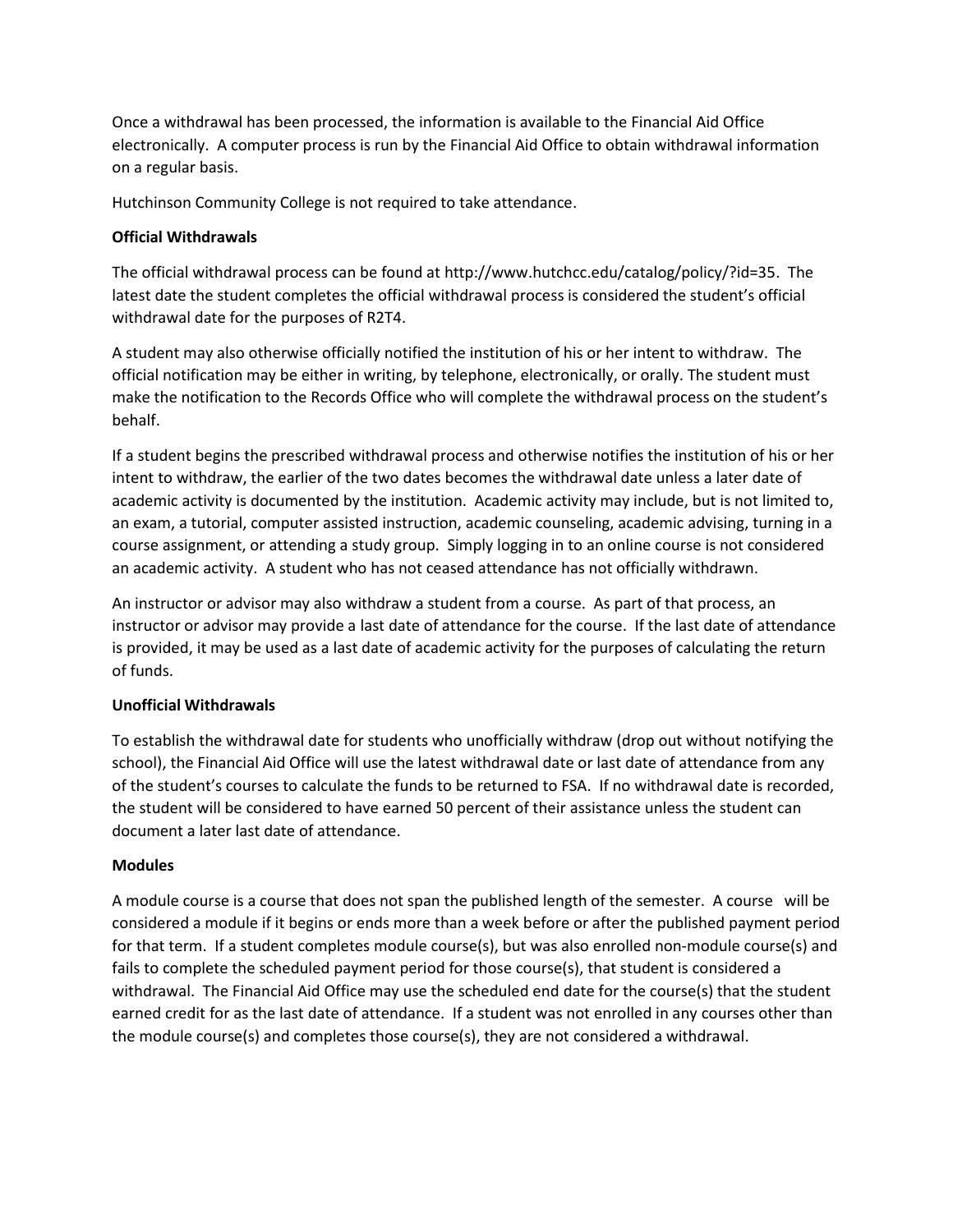#### **Institutional Date of Determination**

The date of the institution's determination that the student withdrew for a student who provided official notification of his or her withdrawal to the institution is the student's withdrawal date or the date of the notification, whichever is earlier.

For a student who did not provide notification of his or her withdrawal, the date that the institution becomes aware that the student ceased attendance becomes the institution's determination date. For students who receive a grade of "F", it will be the latest end date of their course(s)

## **Definition of Aid Recipient for R2T4 purposes**

HCC defines an "aid recipient" as someone whose aid has disbursed or whose aid could have been disbursed prior to his withdrawal. The student must have completed verification prior to his withdrawal to be considered an aid recipient.

## **Approved Leave of Absence**

HCC does not grant students leave of absences. R2T4 is required of any aid recipient who has ceased attendance. Students receiving all incompletes for a term are not considered to be on an approved LOA. They are considered to have ceased attendance and will be treated as "unofficial withdrawals" unless another last date of attendance can be determined.

## **Treatment of Title IV Credit Balances**

If a student who has withdrawn from school has a Title IV credit balance on his account, that balance will be held until the R2T4 calculation and any necessary adjustments have been made. The cash management requirement to disburse credit balances within 14 days is suspended until the R2T4 calculation can be performed. Student and/ or parent authorization is not required to hold the credit balance. Any credit balance remaining after the calculation has been performed must be disbursed within 14 days of the R2T4 determination.

If a check is returned to a school or an EFT is rejected, HCC may make additional attempts to disburse the funds no later than 45 days after the funds were returned or rejected. If HCC does not make further attempts to disburse the funds, the funds must be returned before the end of the initial 45-day period. HCC will cease all attempts to disburse the funds and return them no later than 240 days after the date it issued the first check.

# **The Return of Title IV Funds Calculation**

The Financial Aid Office uses the Department of Education's Return of Title IV Aid Web product to perform calculations. All billing and withdrawal documentation is gathered by the Financial Aid Office to perform the calculation.

The payment period is used when establishing the school calendar for purposes of the calculation.